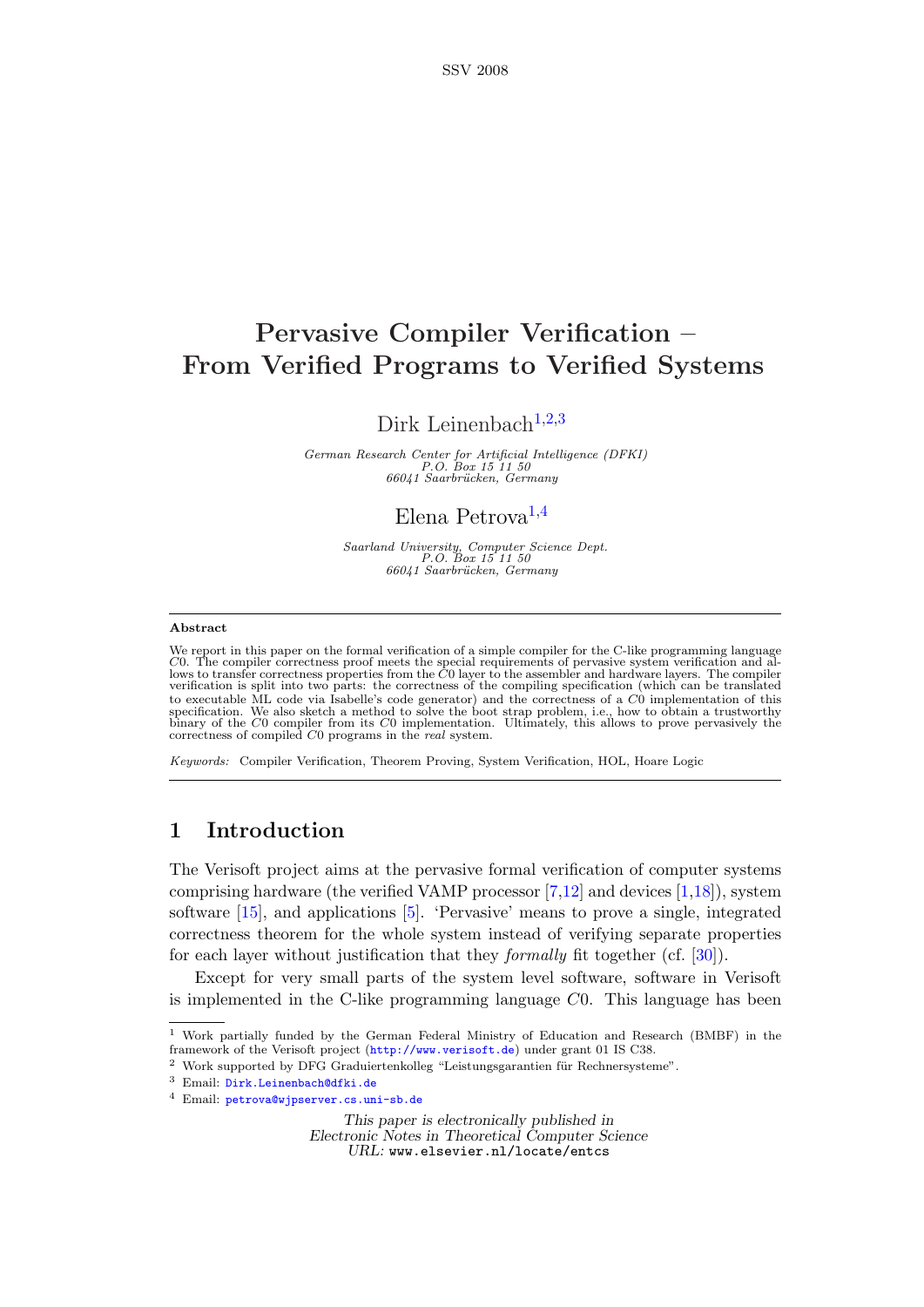designed to be expressive enough to allow implementation of low-level software while—at the same time—being 'neat' to allow for efficient formal verification of medium-sized C0 applications. However, pervasive verification does not stop at the C0 level. To allow execution of verified programs on the real hardware they must be compiled to binary code. This translation could itself introduce errors into an otherwise verified C0 program. Thus, verification of the translation process is essential for pervasive system verification when using a high-level programming language. Furthermore, the formulation of the compiler correctness statement has to be adequate for pervasive verification [\[24\]](#page-16-1).

In order to bridge the gap between verified software and verified hardware, we have defined a *compiling specification* for a C0 compiler in Isabelle / HOL [\[35\]](#page-16-2) and additionally implemented the compiler in C0. Both the compiling specification and its implementation have been formally verified [\[23](#page-16-3)[,38\]](#page-16-4). For the latter we have shown using a C0 verification environment [\[40\]](#page-16-5) that it produces the same list of assembler instructions as specified by the compiling specification. For the former we have verified a small-step simulation theorem, which states that the original C0 program and the compiled code behave equivalently. This theorem respects resource restrictions (e.g., bounded memory size) of the target machine and permits to discharge them at the C0 level. That the theorem is formulated in a small-step manner allows to argue about interleaving and non-terminating computations.

This paper is supposed to give an overview of the compiler verification efforts in Verisoft. For more details and precise formal definitions see [\[23,](#page-16-3)[38\]](#page-16-4).

## 1.1 Requirements Analysis and Related Work

Compiler verification is a well established field [\[13\]](#page-15-6). There are correctness proofs covering issues from simple expression translation in [\[27\]](#page-16-6) to compilers with optimizations in [\[8](#page-15-7)[,25\]](#page-16-7). Also, different source languages are considered: from toy languages to subsets of C  $[25]$  and Java  $[41]$  or the Java virtual machine  $[22]$ .

In the Verifix project [\[14\]](#page-15-8), impressive work concerning correct compilers has been done. In [\[44\]](#page-16-10), the authors present an elegant theory for the translation of intermediate languages to machine languages; the work was partially formalized in the PVS theorem prover. The implementation of a compiler for ComLisp (a subset of Common Lisp) was verified on the machine code level by a manual check [\[16\]](#page-15-9).

Recently, Leroy et al. have formally verified an optimizing two-step translation from Clight (a subset of C) first to the intermediate language C Minor and then to PowerPC assembler [\[8,](#page-15-7)[25\]](#page-16-7). The proof in the Coq proof assistant is based on big-step semantics of the source and target languages. An executable compiler was obtained by automatic (unverified) extraction from the Coq specification.

However, a compiler correctness theorem to be used for pervasive system verification has to meet extra requirements. We highlight the most important ones.

## Language Model

C0 is a sequential language and even the target machine is a uni-processor architecture. So, sequential reasoning, big-step semantics, and classical Hoare logics seem to be adequate. But interleaving and non-terminating system software as well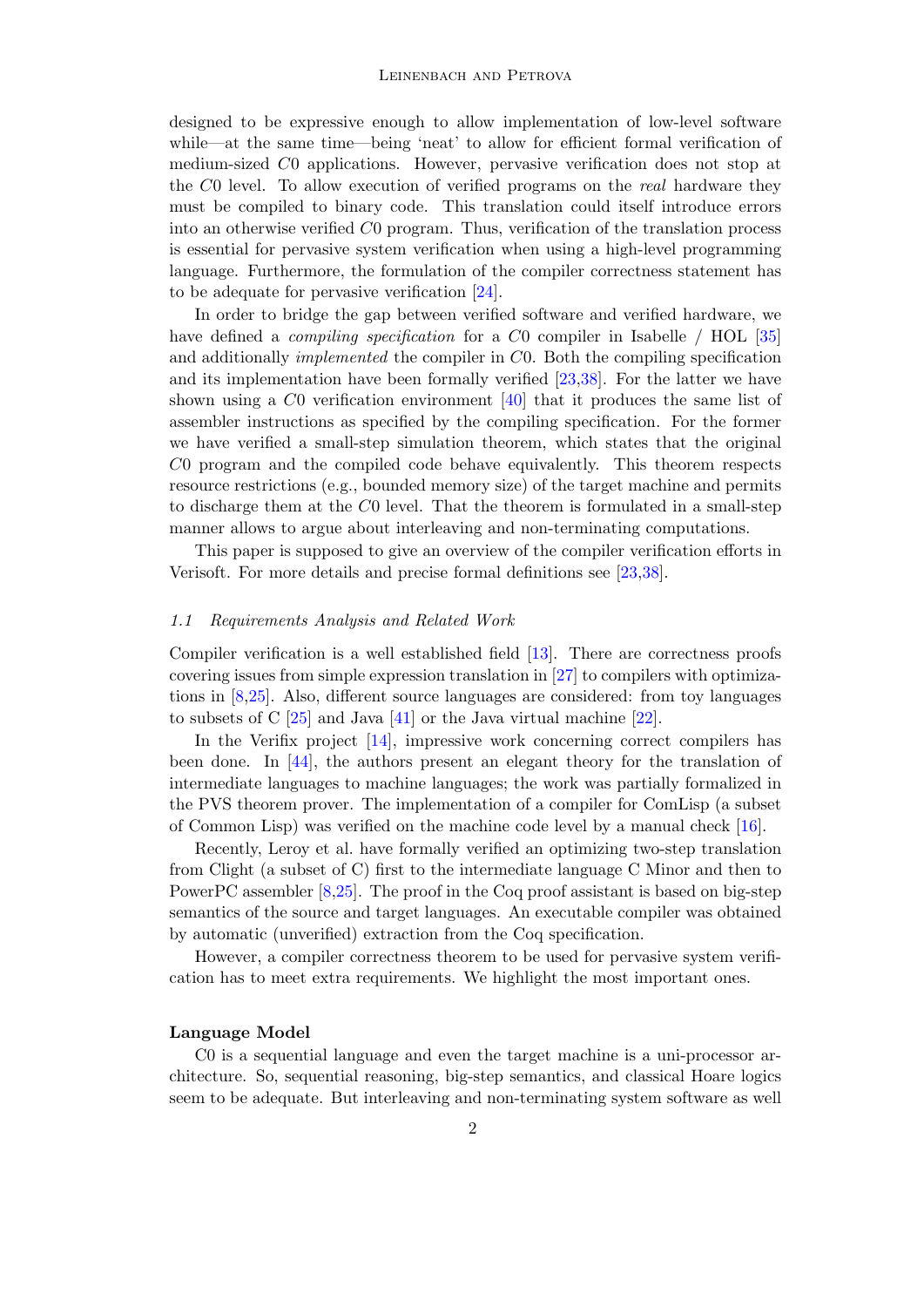#### LEINENBACH AND PETROVA



<span id="page-2-0"></span>Fig. 1. Semantics Layers in Verisoft

as interrupt driven devices demand a concurrent model [\[2](#page-15-10)[,18\]](#page-15-3). Small-step semantics and a small-step compiler correctness theorem are appropriate to handle this.

Compiler correctness proofs w.r.t. small steps semantics exist on paper [\[26,](#page-16-11)[34\]](#page-16-12). But the proofs are usually carried out 'big step style' by a straightforward induction over the syntax tree. This works only for terminating programs. In our context it is much more comfortable to work with a compiler correctness statement in the form of a small-step simulation theorem as it has been done for a back-end in [\[44\]](#page-16-10).

The Verisoft project uses several semantical layers to base reasoning on the right abstraction level [\[2\]](#page-15-10). This increases efficiency—when using the more abstract layers—while still allowing formulation and verification of detailed, concrete properties on the lower layers. Figure [1](#page-2-0) depicts this stack. Results from the higher layers have to be formally transferred to the lower layers using meta theorems. Finally, this yields a single correctness theorem for the complete system. To support C0 programs which invoke in-line assembler code in the Hoare logic, we formalize the effect of the in-line assembler parts axiomatically using so-called  $XCalls$  [\[2\]](#page-15-10). Their implementation has to be plugged in at the level of the  $C0_A$  semantics which combines C0 with in-line assembler.

## Pervasiveness

In [\[9\]](#page-15-11) the specification of an optimizing compiler back-end from the SSA intermediate language has been formally verified. However, the machine model used there is not the language of a realistic processor and hence the work does not suffice to bridge the gap between software and hardware for pervasive verification. On the other hand, the work from [\[43\]](#page-16-13) describes a framework for modeling the semantics of expression evaluation including non-determinism in the evaluation order. In the context of pervasive verification, such complicated languages are not desirable as they make correctness proofs of larger programs infeasible.

Pervasive verification has to handle resource restrictions on the target machine. Our compiler correctness theorem incorporates these restrictions and allows to discharge them at the C0 rather than at the assembler level which simplifies reasoning and increases productivity. The small-step character of our simulation theorem allows to easily argue about resource restrictions also for intermediate states.

The famous CLI project [\[6\]](#page-15-12) resulted in a stack of verified components including a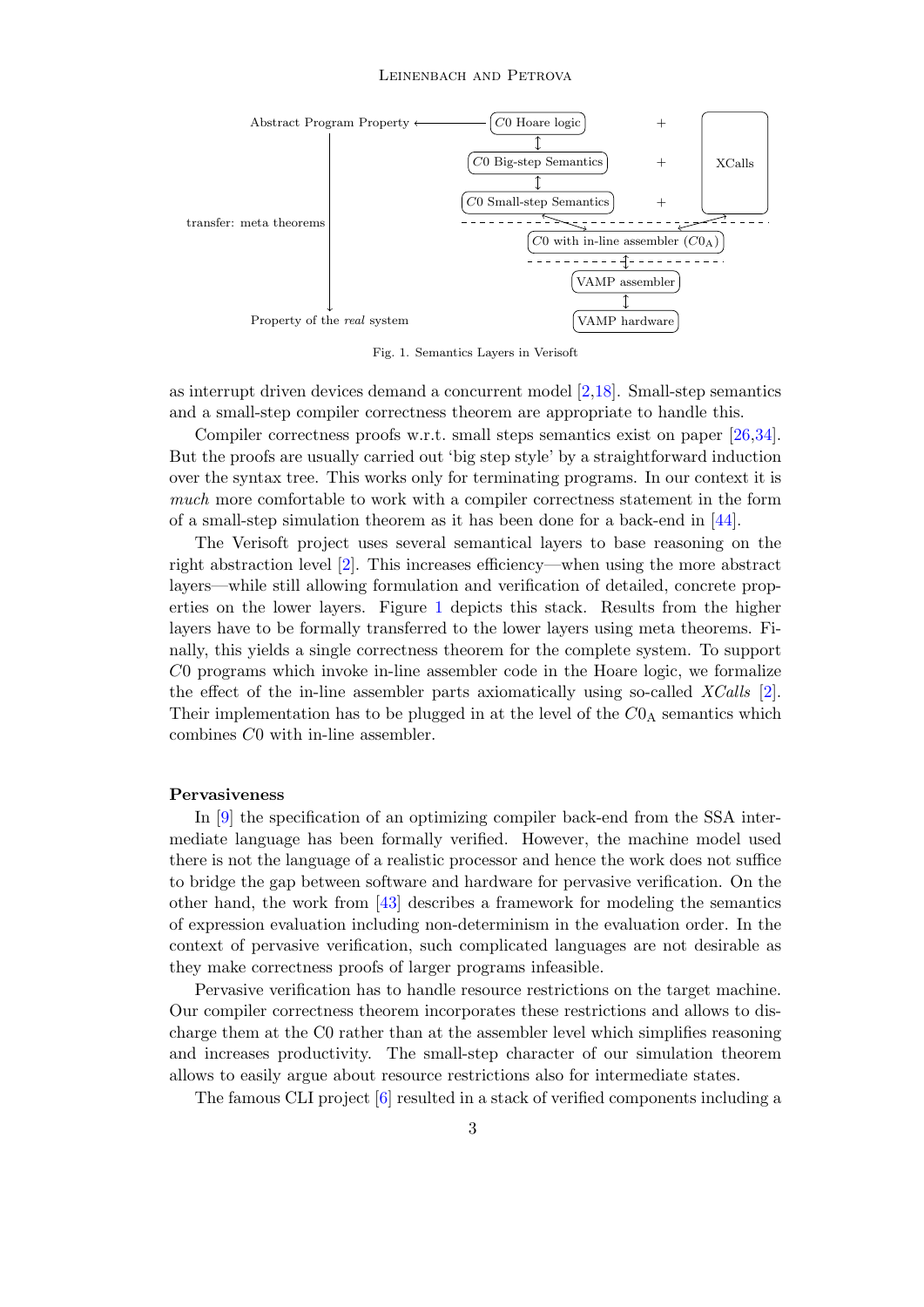compiler specification. The produced collection of verified programs has mostly been done in low-level languages. Recently, Zhong Shao [\[33\]](#page-16-14) presented very nice logics for the assembler level verification of different kinds of low-level software. However, to allow for the efficient verification of medium-sized applications we have to use a high-level implementation language.

Early papers consider only verification of a compiling specification rather than verification of its implementation, although in [\[11,](#page-15-13)[29\]](#page-16-15) the authors already pointed out the necessity of the implementation correctness proof. Later, Goerigk et al. added a new aspect of compiler correctness, namely the bootstrapping problem, i.e., generation of the first trustworthy executable of a verified compiler [\[16\]](#page-15-9).

## Integration of Solutions

As pointed out above, there are many additional challenges for compiler verification due to pervasive verification. Some of them have been solved (in isolation) in a similar or even more general way in other work. However, in the context of pervasive verification an essential part of the verification effort has to be invested in the combination of the individual solutions into a single framework. In addition to the impressive work of the CLI stack project [\[6\]](#page-15-12), early work from Joyce [\[21\]](#page-15-14) discusses problems imposed by the formal combination of a verified compiler with verified hardware. To the best of our knowledge, the work presented in this paper is the first which integrates all the separate solutions into a single framework that provably [\[2\]](#page-15-10) meets the needs of pervasive verification of complex systems.

## 1.2 Outline

The remainder of this paper is structured as follows. In Section [2,](#page-3-0) we introduce the C0 language and sketch its small-step semantics. We present a simulation theorem for the compiling specification in Section [3](#page-8-0) and a correctness proof for the compiler implementation in Section [4.](#page-12-0) The section about the correct compiler implementation contains a sketch of our approach to solve the bootstrap problem. We conclude in Section [5](#page-14-0) and discuss some future work.

## <span id="page-3-0"></span>2 The C0 Language

Semantics of the full C language are complex [\[17](#page-15-15)[,36](#page-16-16)[,37\]](#page-16-17) and the use of all features of C leads to an error-prone programming style [\[31\]](#page-16-18). In contrast, formal verification of programs is easier and more efficient for programming languages with concise semantics. Verisoft uses the C-like imperative language  $C0$  which has sufficient features to implement all system and application software in Verisoft while still allowing for efficient verification of programs with several thousand lines of code.

C0 has several limitations compared to standard C  $[20]$ ; we list the most important ones. Side effects in expressions are not allowed, which forbids in particular function calls as subexpressions and requires a special function call statement. Pointers are typed and must not point to local variables or to functions; void pointers and pointer arithmetic are not supported. Arrays have to be of fixed size and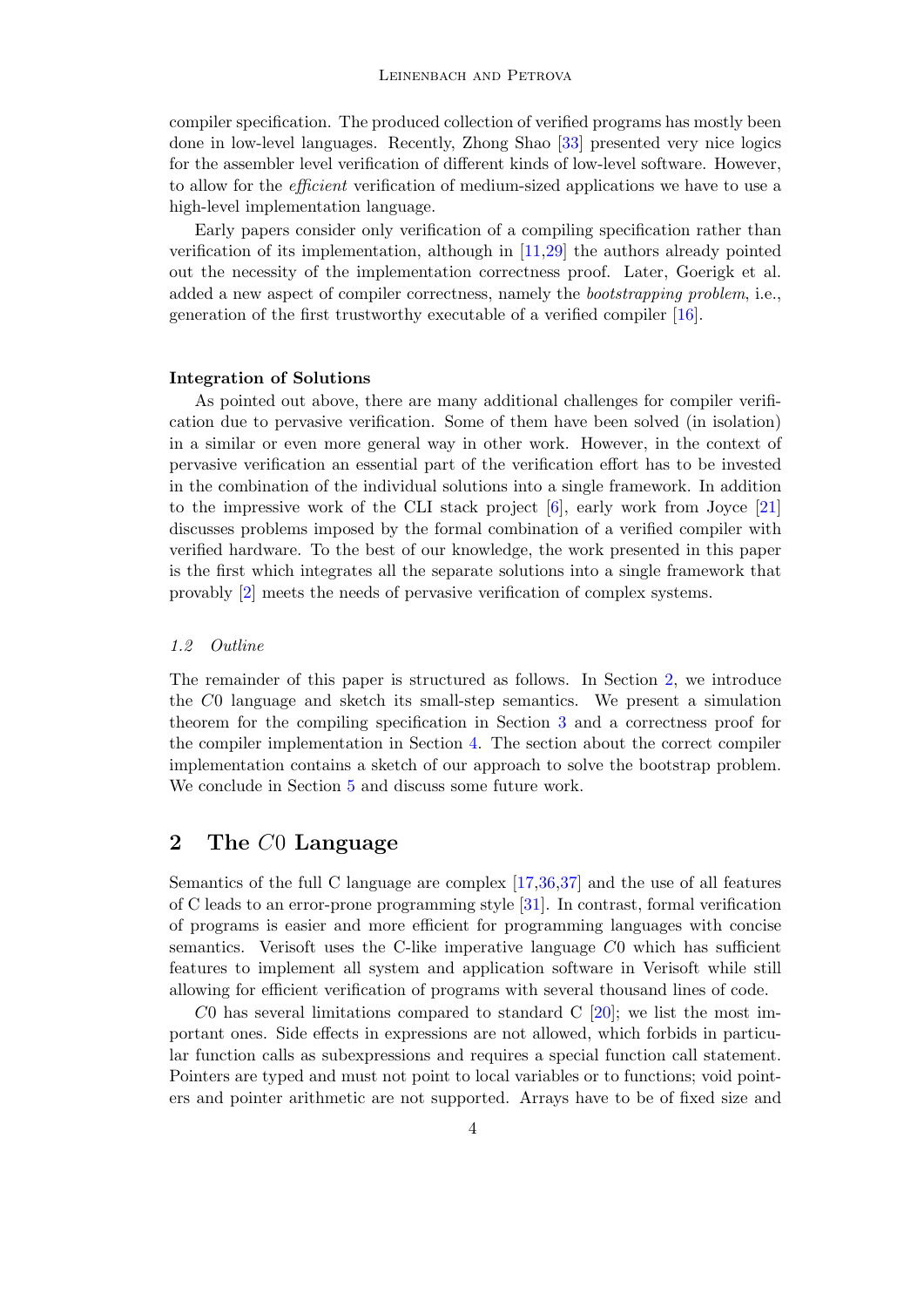$$
ty = Book_{T} | Int_{T} | Char_{T} | Unsigned_{T}
$$
  
 
$$
| Str_{T}(S \times ty list) | Arr_{T}(N, ty) | Ptr_{T}(S) | Null_{T}
$$

<span id="page-4-0"></span>Fig. 2. Data Type ty for C0 Types

 $expr = Lit(lit) | Var(\mathbb{S}) | Arr(exp, expr) | Str(exp, \mathbb{S})$  $| UnOp(unop, expr) | BinOp(binop, expr, expr)$  $| \textit{LazyBinOp}(lazyop, expr, expr)$  $\mid$  AddrOf $(exp) \mid$  Deref $(exp)$ 

<span id="page-4-1"></span>Fig. 3. Data Type expr for C0 Expressions

are represented by a separate type in C0. Low-level data types (unions or bit fields) and control flow statements (switch, goto, long jumps) are not supported.

C0 supports four basic types: booleans, 32-bit signed integers, 32-bit natural numbers, and 8-bit signed integers. Pointers, fixed size arrays, and structures are supported as *aggregate* types (cf. Figure [2\)](#page-4-0). Pointer types do not directly include the type to which the point; instead, we use an additional indirection via type names. This allows the definition of self-referencing pointer types (e.g., a list component type whose 'next' field is a pointer to the component type). The mapping from type names to types is handled via a so-called type name environment (cf. Section [2.1\)](#page-5-0). Observe, that there exists a special type for null pointer constants. Elementary types comprise basic types and pointers.

Variable names and literals are expressions. If  $e$  and  $i$  are expressions and cn is a component name, then array access  $e[i]$ , access to structure components  $e, cn$ , dereferencing ∗e, and the 'address-of' operator &e are also expressions. Additionally, C0 supports the usual unary and binary operators. In Figure [3,](#page-4-1) we give a formal definition of the data type expr which models C0 expressions in Isabelle.

C0 statements are modeled in Isabelle via the data type  $s$ tmt (cf. Figure [4\)](#page-5-1). Observe, that statements of a C0 program are annotated with unique identifiers of type sid (which is isomorphic to the natural numbers). These identifiers allow us to map statements occurring in the dynamic program rest to the original statements in the function table of a C0 program and to determine the function they belong to and their relation to other statements of the program.

In the following, let s and  $e$  (with arbitrary subscripts) denote statements and expressions. Besides sequential composition  $comp(s_1, s_2)$ , while loops  $while(e, s)$ , conditional statements  $if (e, s_1, s_2)$ , and the empty statement skip, C<sub>0</sub> supports the following statements.

Assignments come in two flavors. Normal assignments  $ass(e_l, e_r)$  copy the value of one expression to another. Unlike standard C, C0 supports assignments of arbi-trary aggregate types.<sup>[5](#page-4-2)</sup> Complex assignments  $ass_{\mathcal{C}}(e_l, l_c)$ , which assign a complex

<span id="page-4-2"></span><sup>5</sup> In addition to the rather restricted assignments of structures in C90, the C99 standard supports assignments like  $x = (struct s) \{ .n1 = e1, n2 = e2 \};$ . However, C restricts this kind of assignments to initializers.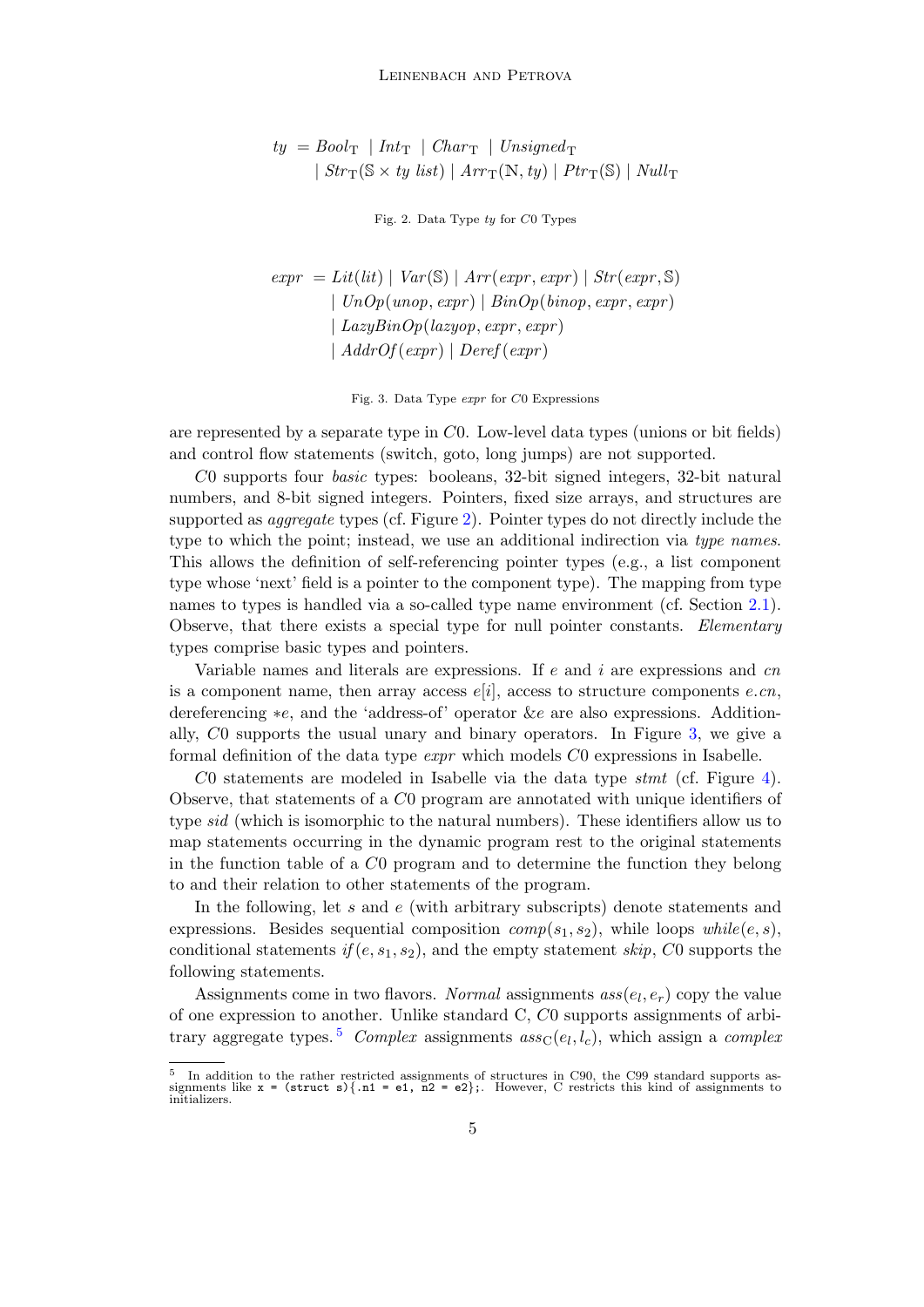$s$ tmt = skip | comp(stmt, stmt)  $|$  ass(expr, expr, sid)  $|$  ass<sub>C</sub>(expr, lit<sub>c</sub>, sid)  $|$  new(expr, S, sid)  $|return(exp, sid) | if(exp,stmt,stmt, sid)$  $|while(expr,stmt, sid) |asm(asm list, sid)$ | scall( $\mathcal{S}, \mathcal{S}, \text{expr}$  list, sid) | xcall( $\mathcal{S}, \text{expr}$  list, expr list, sid)

<span id="page-5-1"></span>Fig. 4. Data Type stmt for C0 Statements

*literal*  $l_c$  to an expression, are needed to initialize variables of aggregate types in a single step. This is required for the equivalence proof to the Hoare logic  $[40]$ . The left side of complex assignments is a normal expression of some aggregate type and the right side is a literal of the same type. Observe, that complex literals are only supported in this special case and must not be used inside normal expressions.

Dynamic allocation of zero-initialized heap memory for a type  $t$  is supported via  $new(e, t)$  which assigns a pointer to the newly allocated memory region to the left side expression  $e$ . Observe, that  $C_0$  does not support explicit deallocation. Instead, a garbage collector will be used to deallocate unreachable parts of the heap in user applications. [6](#page-5-2) The implementation correctness of a copying garbage collector for C0 has already been formally verified but is not yet integrated into the compiler correctness proof.

Function calls to a function f with parameters  $e_1$  to  $e_n$  are represented by  $scal(x, f, e_1, \ldots, e_n)$ . Because C0 expressions must not have side effects, function calls are not supported as subexpressions. Instead, the return value of the function will be copied implicitly to variable  $x$ . Return from functions is handled by  $return(e).$ 

In the remainder of this paper we will often use the shorthand notation  $r; s; t$ instead of  $comp(r, comp(s, t))$  for consecutive statements r, s, and t.

#### <span id="page-5-0"></span>2.1 C0 Small-step Semantics

 $C0$  programs are represented in Isabelle by a symbol table *qst* for the global variables, a type name environment  $te$ , and a function table  $ft$ . The symbol table is a list of variable names together with their types. The type name environment maps type names to types. The function table maps function names to functions which are represented by a tuple consisting of a symbol table for the function's parameters, a symbol table for the local variables, the function's return type, and a statement representing the body of the function.

## Configurations

Configurations  $c$  of the  $C_0$  small-step semantics consist of two components: the program rest  $c,pr::$  stmt and the memory configuration c.mem. The program rest stores those statements which still have to be executed. It is initialized with the

<span id="page-5-2"></span> $6$  The operating system kernel of the Verisoft project  $[19,15]$  $[19,15]$  does only allocate a fixed amount of memory at startup. Thus, garbage collection is not necessary and the collector is deactivated for the kernel.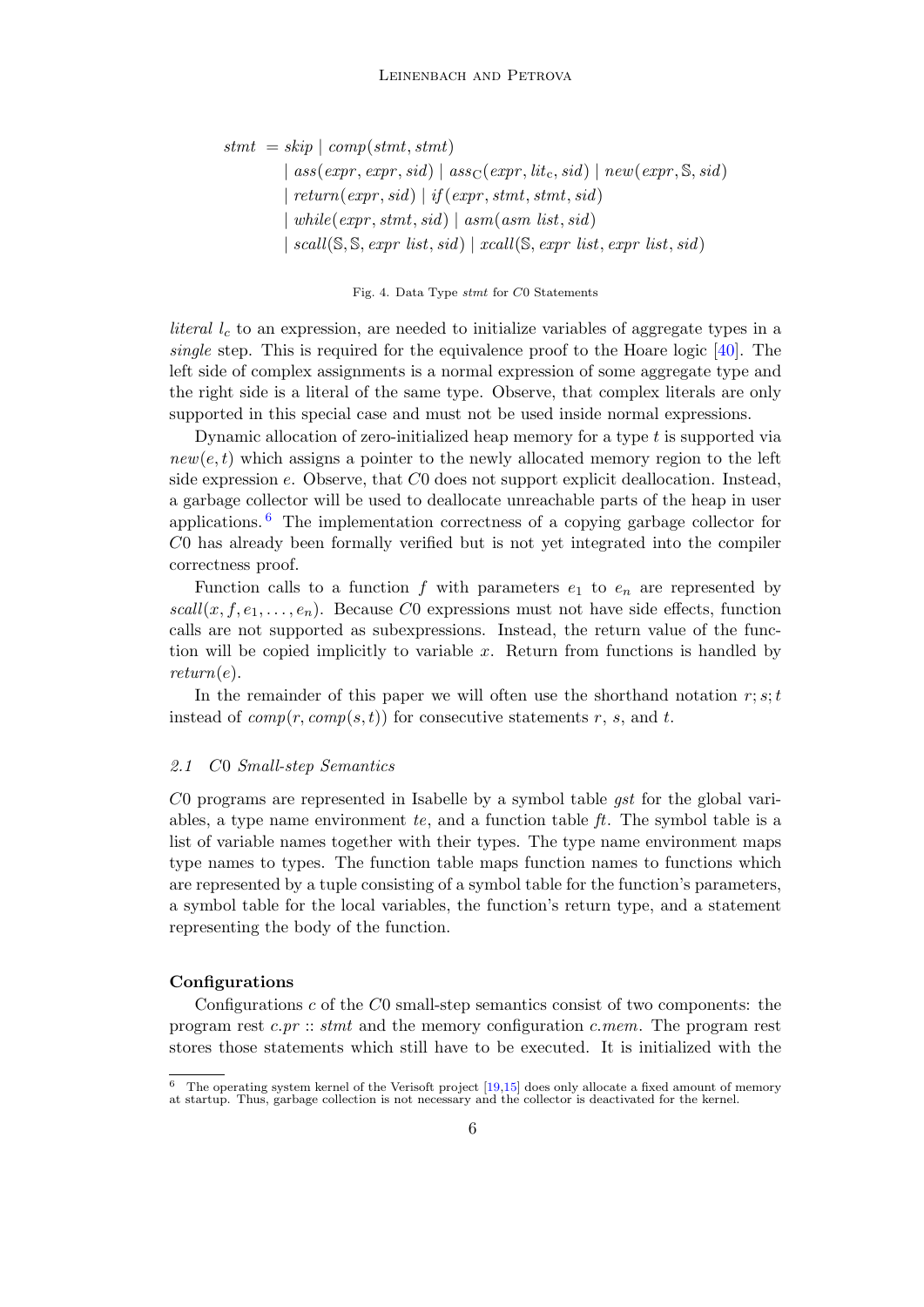body of the 'main' function and grows / shrinks during program execution. A program has terminated when  $c.py = skip$ .

The memory configuration is a triple consisting of a global memory frame c.mem.gm :: frame, a stack of local memory frames c.mem.lm :: (gvar  $\times$  frame) list, and a memory frame for heap variables  $c.$  mem.hm  $\therefore$  frame. Each memory frame m consists of a symbol table  $m.st$  which lists the variables of the frame and of a content function  $m.ct$  ::  $\mathbb{N} \to \text{mcell}$  which maps addresses (natural numbers) to memory cells. A single memory cell can store values of elementary types. Values of aggregate types are stored flattened as a consecutive sequence of memory cells. Each local memory frame stores additionally a so-called g-variable which encodes the memory location where the function's result has to be stored.

## Generalized Variables

Generalized variables (short g-variables) are a structural way of referring to memory objects. Pointers in the C0 small-step semantics are represented using g-variables. There are three base cases for g-variables: global variables of name  $x$ are represented by  $gvar_{\rm gm}(x)$ , local variables x in the *i*-th local memory frame by  $gvar_{\text{lm}}(i, x)$ , and nameless heap variables with index i by  $gvar_{\text{lm}}(i)$ . The inductive case defines g-variables for structure and array access. If g is a g-variable of structure type then a component  $g' = gvar_{str}(g, n)$  of name n is also a g-variable. If g is a g-variable of array type then its *i*-th element  $g' = gvar_{\text{arr}}(g, i)$  is also a g-variable. In these two cases,  $g'$  is called a sub g-variable of g.

We inductively define the set of *reachable* g-variables: a g-variable q is reachable iff (i) g is a global or local g-variable, (ii) another reachable pointer g-variable points to  $g$ , or (iii)  $g$  is a sub g-variable of a reachable g-variable.

#### Expression Evaluation and Transition Function

The value of expressions  $e$ –remember that  $C_0$  expressions are side effect free–and g-variables q in configuration c is computed via  $va(c, e)$  and  $va(c, q)$ , respectively. It is represented as a sequence of memory cells. The transition function  $\delta_{\text{C}0}$  computes for a given C0 configuration c the next configuration  $c'$ . If a runtime error (e.g., division by zero) occurs, the functions returns the special error state  $\perp$  which it will never leave. We define C0 computations by repeated application of the transition function: we start in an initial configuration  $c^0$  and define inductively  $c^{i+1} = \delta_{\text{CO}}(c^i)$ .

For later reference, we highlight some parts of the definition of the new program rest c'.pr. Let the old program rest start with statement s, i.e.,  $c.pr = s; r$ . In most cases s is simply executed and the new program rest is set to  $c'.pr = r$ . In three cases the length of the program rest can grow. (i) If  $s = \text{while}(e, s')$  and  $va(c, e) = true$  then the new program rest is  $c'.pr = s'; s; r.$  (ii) If  $s = if(e, s_1, s_2)$ then the new program rest is  $c'.pr = s_1; r$  or  $c'.pr = s_2; r$ . (iii) If s is a function call to some function f with body b then the new program rest is  $c'.pr = b; r$ .

## An Invariant on Program Rests

We prove an invariant about program rests of the  $C_0$  small-step semantics which will be used in the correctness proof for the compiling specification in Section [3:](#page-8-0)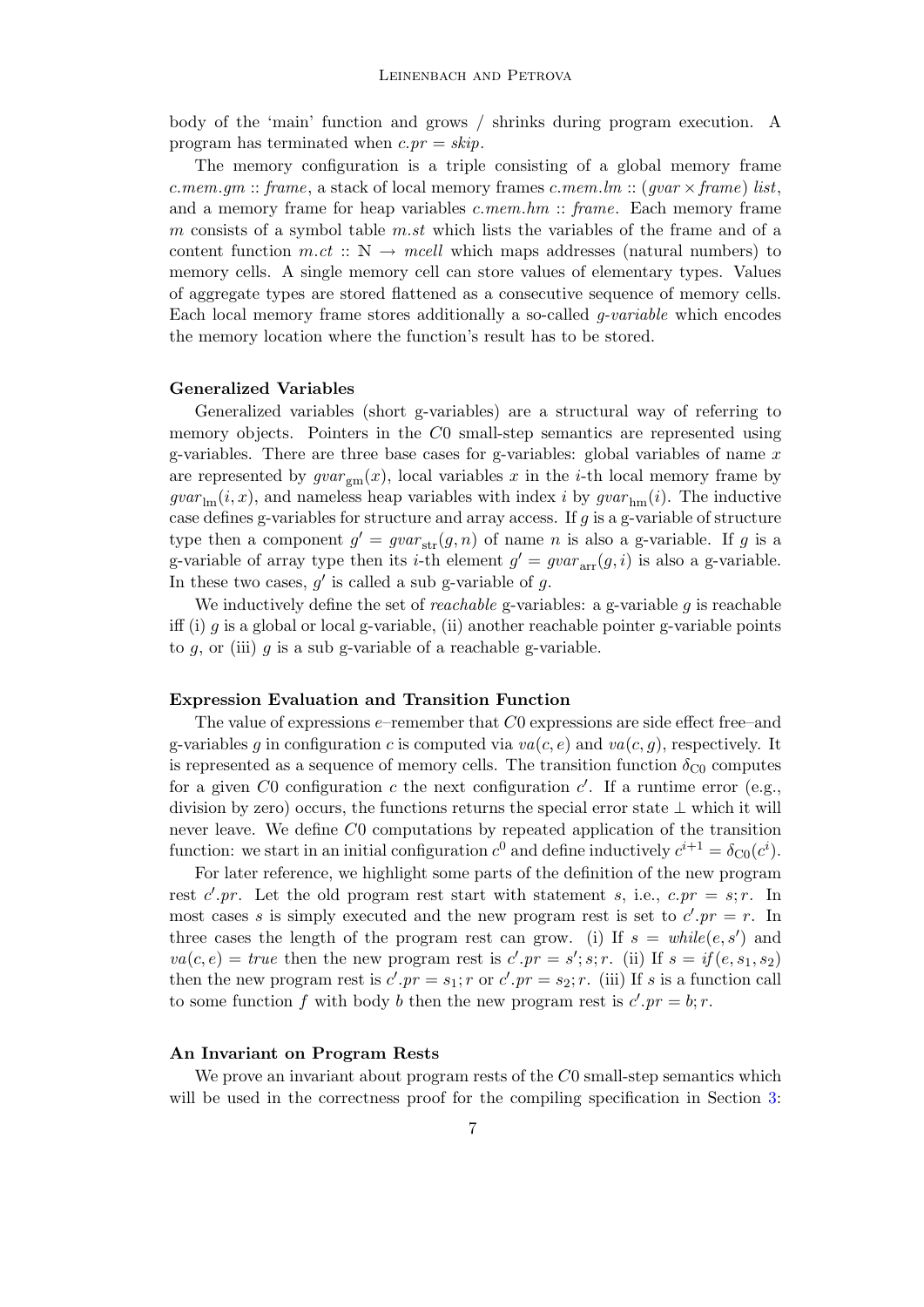each statement s in the program rest of a computation for some program  $p$ , except for return statements, is always followed by some statically determined successor statement  $succ(p, s)$ .

To formalize this invariant we need additional definitions. Observe, that we model partial functions in Isabelle with an option type; here, we hide this formalism and represent undefined values by the special symbol  $\perp$ .

We denote by  $s2l ::$  stmt  $\rightarrow$  stmt list a function which flattens a statement tree spanned by skip and compound statements into a list of statements as follows:

$$
s2l(s) = \begin{cases} [] & \text{if } s = skip \\ s2l(s_1) \circ s2l(s_2) & \text{if } s = comp(s_1, s_2) \\ [s] & \text{otherwise} \end{cases}.
$$

Let p be a  $C_0$  program and  $fb$  the function body which contains statement s in the function table of p. We define the parent statement of s in program  $p$  in the following way.

$$
pa(p, s) = \begin{cases} \bot & \text{if } s \in s\mathcal{Q}(fb), \text{ i.e., if } s \text{ is a top-level statement} \\ s' & \text{if } \exists s' \in p. \ s' = \text{while}(e, lb) \land s \in s\mathcal{Q}(lb) \\ s' & \text{if } \exists s' \in p. \ s' = \text{if}(e, s_1, s_2) \land (s \in s\mathcal{Q}(s_1) \lor s \in s\mathcal{Q}(s_2)) \end{cases}
$$

By induction we define the *i*-th parent statement by  $pa^{0}(p, s) = s$  and  $pa^{i+1}(p, s) =$  $pa^{i}(p,pa(p, s))$ . We define the *environment* of statements s, i.e., the list of statements in the basic block which s belongs to.

$$
env(p, s) = \begin{cases} s2l(s_1) & \text{if } pa(p, s) = if(e, s_1, s_2) \land s \in s2l(s_1) \\ s2l(s_2) & \text{if } pa(p, s) = if(e, s_1, s_2) \land s \in s2l(s_2) \\ s2l(b) & \text{if } pa(p, s) = while(e, lb) \\ s2l(fb) & \text{otherwise, i.e., if } s \text{ is a top-level statement} \end{cases}
$$

For a statement s we define its *direct successor succ*<sub>d</sub> $(p, s)$  to be the next statement in the environment of  $s$ . The direct successor is undefined if  $s$  is the last statement in  $env(p, s)$ . Finally, if s is not the last statement of a function body (in this case it would be a return statement), we recursively define its *successor succ* $(p, s)$ .

$$
succ(p, s) = \begin{cases} succ_{d}(p, s) & \text{if } succ_{d}(p, s) \neq \bot \\ pa(p, s) & \text{if } succ_{d}(p, s) = \bot \text{ and } pa(p, s) \text{ is a while loop} \\ succ(p, pa(p, s)) & \text{otherwise} \end{cases}
$$

In the following, we will always argue in the context of a fixed C0 program; thus, we will mostly omit the first parameter p of the above definitions.

<span id="page-7-0"></span>Theorem 2.1 (Invariant on Program Rests) If  $s \in \mathcal{Z}/(\mathcal{C}^i$  pr) for some step number *i* of a C0 computation and *s* is not a return statement then the next statement in  $s2l(c^i.p r)$  is the successor statement of s, i.e., s is always followed by its successor statement.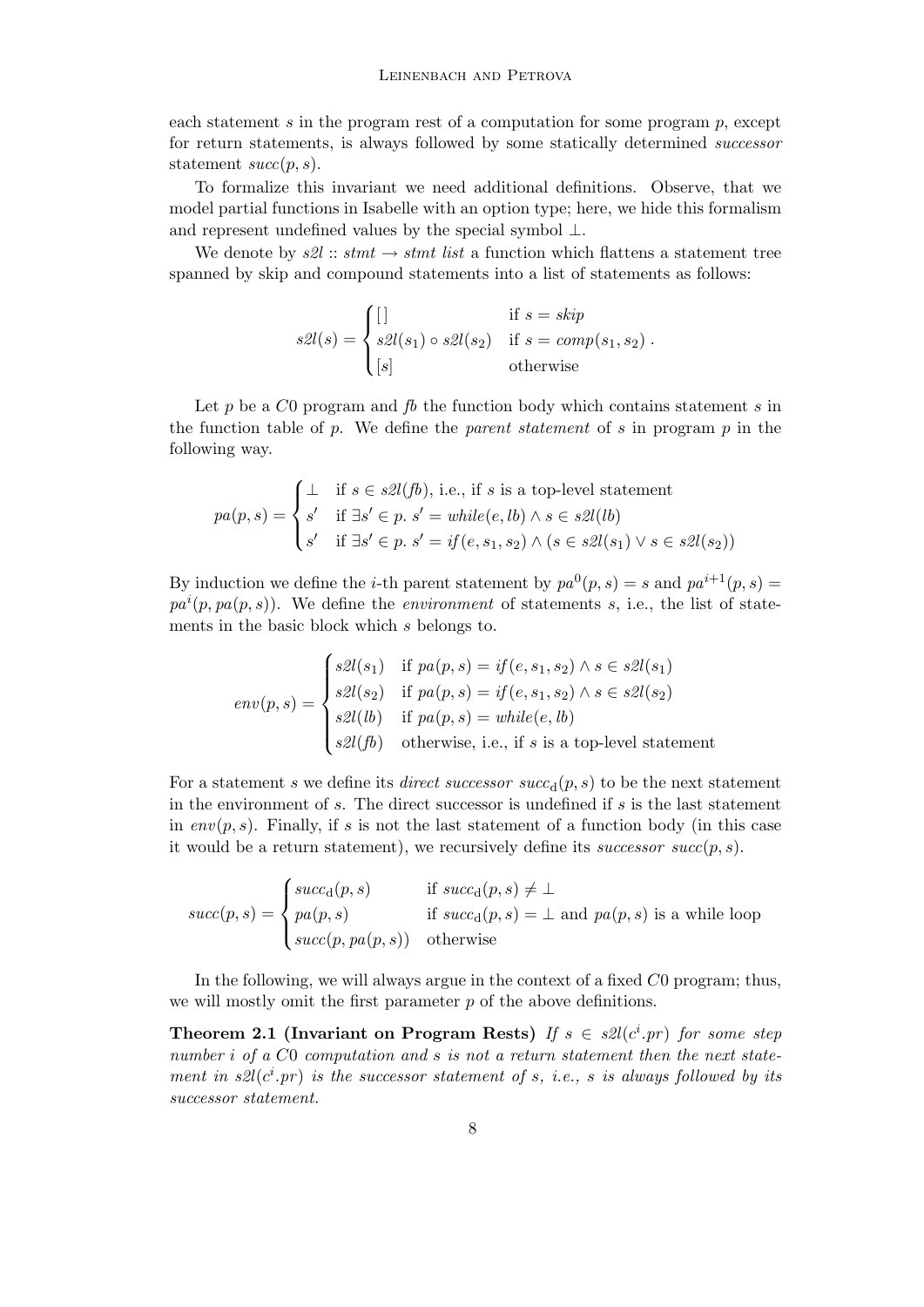**Proof.** This theorem depends follows from the fact that the program rest of CO programs only changes in a certain way. We prove it by induction on the step number i.

For all statement trees which are literally copied from the function table, the invariant holds by definition of  $succ(s)$ . This proves the induction base, where the program rest consists only of the body of the main function. For the induction step let the program rest be  $c^i$ .  $pr = s$ ; r. We do a case distinction on the statement s, which will be executed in the next step.

If s is an assignment, a while with *false* condition, a return, or a new statement, s is simply consumed  $(c^{i+1} \cdot pr = r)$  and the invariant obviously holds.

If  $s = \text{while}(e, lb)$  and  $\text{va}(c^i, e) = \text{true}$  we have  $c^{i+1} \cdot pr = lb; \text{while}(e, lb); r$ . Because lb is part of the function table, the invariant holds for this part of the new program rest. The other part of the program rest remains unchanged. The crucial point is to prove that the while statement is the correct successor for the last statement s' of the loop body, formally:  $succ(s') = while(e, lb)$ . This follows from the second case of the definition of  $succ(s)$ .

If  $s = if(e, s_1, s_2)$  the new program rest is  $c^{i+1} \cdot pr = s_1; r$  or  $c^{i+1} \cdot pr = s_2; r$ , depending on the value of  $e$ . Let for both cases  $s'$  denote the last statement in the corresponding branch  $s_1$  or  $s_2$ . We have to show that s' is followed by  $succ(s')$ in the new program rest. By the third case of the definition of succ, we know that  $succ(s') = succ(s)$ . Therefore, we can conclude with help of the induction hypothesis that  $s'$  is followed by the same statement which followed the conditional s in the original program rest (in all cases this is the first statement in statement list  $r$ ).

If s is a function call of some function f with body  $\beta$  the new program rest is  $c^{i+1}$ . pr = fb; r. For r, the invariant still holds by induction hypothesis; for fb, it holds by definition of *succ* because of fb being a sub tree of the function table. The interesting case is again the crossing from  $\beta$  to r. However, in this special case there is nothing to show because the last statement in the function body is a return and the invariant does not state anything for return statements.  $\Box$ 

## <span id="page-8-0"></span>3 Correctness of the Compiling Specification

The code generation algorithm of the C0 compiler is quite simple. It starts by iterating over all functions in the function table and generates code for their bodies. The code generation for statements and expressions—in the context of a certain function—is done by a simple recursive algorithm which follows the structure of the corresponding data types. We denote code generation of the compiling specification for statements s and expressions e in this paper by  $code_s(s)$  and  $code_s(e)$ ; analogously, we denote the code generated by the implementation by  $code_i(s)$ . With  $cad(s)$  we denote the start address of the code which has been generated for statement s and with  $ead(s)$  the address of the first instruction behind this code. As an example we present the code generation template for loops in Figure [5.](#page-9-0)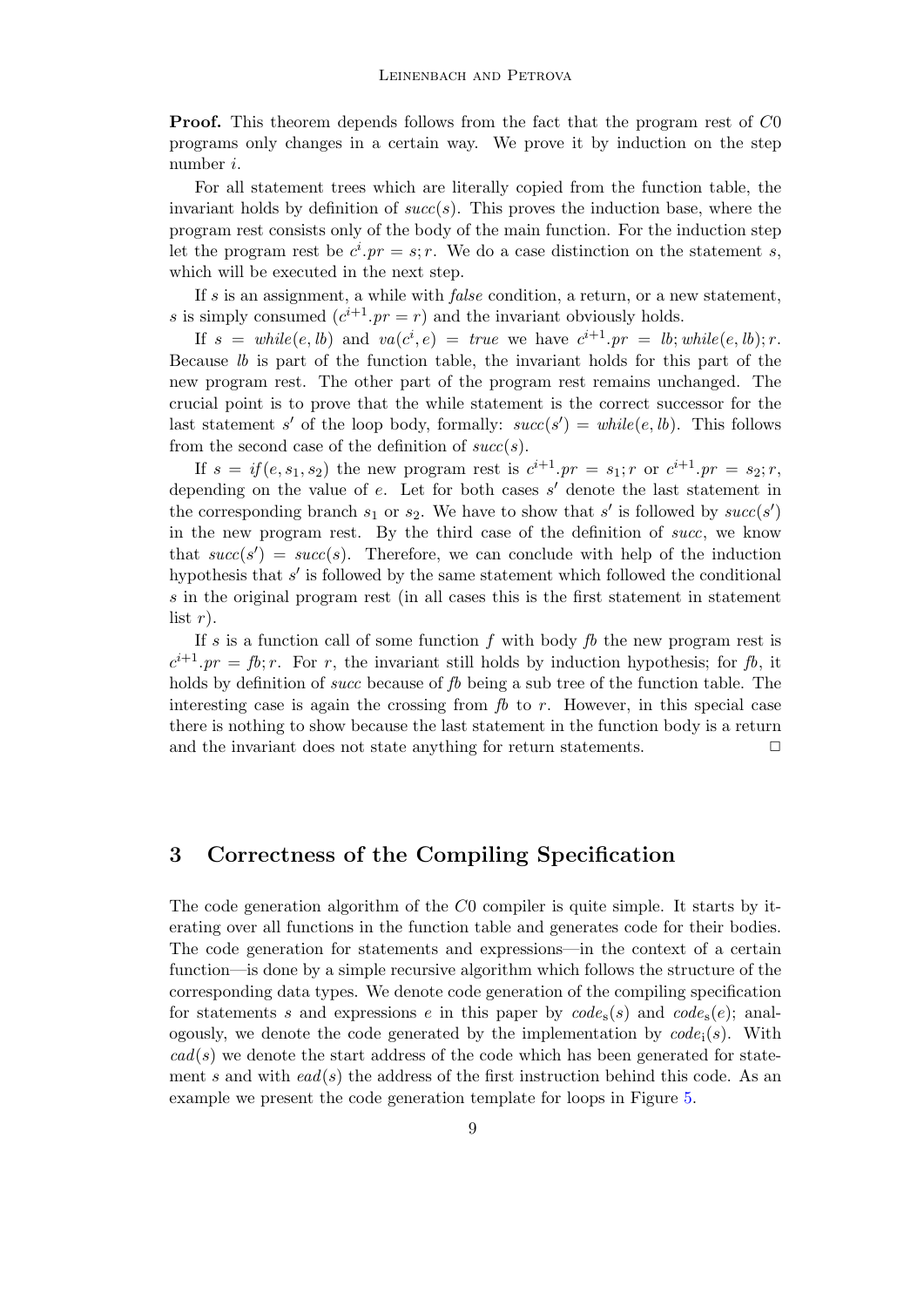### Leinenbach and Petrova



<span id="page-9-0"></span>Fig. 5. Code Generation Template for Loops:  $code_s(while(e, lb))$ 

#### 3.1 Simulation Relation

We define a simulation relation between configurations  $c$  of the  $C_0$  machine and configurations d of the VAMP assembler machine. The latter are composed of two program counters d.pc and d.dpc implementing the delayed branch mechanism (see  $[7,32]$  $[7,32]$ , a word addressed memory d.m, and a general purpose register file d.gpr.

The set of valid g-variables of a  $C_0$  machine changes with new statements, function calls, and returns, and garbage collectors may change the allocated base address of heap g-variables. Thus, the simulation relation is parametrized with the current allocation function alloc which maps g-variables to their allocated base address in the VAMP assembler machine.

The simulation relation  $consis(c,alloc, d)$  states that the VAMP configuration d encodes the  $C_0$  configuration c via the allocation function alloc. It comprises control consistency consis<sub>c</sub>(c, d) and data consistency consis<sub>d</sub>(c, alloc, d). Control consistency states that the VAMP's program counters point to the code of the first statement in the current program rest:  $d \cdot dpc = ca d(hd(c,pr))$  and  $d \cdot pc = d \cdot dpc + 4$ . Data consistency is a conjunction of the following predicates.

Code consistency  $consiss_{code}(c, d)$  requires that the compiled code of the C0 program is stored at address 0 of the VAMP machine; this forbids self-modification.

Value consistency  $consis_v(c,alloc, d)$  requires for all *reachable* g-variables g of basic type that C0 and VAMP machine store the same value:  $d.m(alloc(q)) = va(c, q)$ . For reachable pointer g-variables  $p$  which point to some g-variable  $q$  we require that the value stored at the allocated address of p in the VAMP machine is the allocated base address of g, i.e.,  $d.m(alloc(p)) = alloc(q)$ . This defines a subgraph isomorphism between the reachable portions of the heaps of the C0 machine and the VAMP machine.

Stack consistency consis<sub>s</sub> $(c, d)$  is a predicate on the implementation of the run time stack and the content of some special registers. Informally, it states that the first three words of each frame in the VAMP machine store the return address, i.e., where the code for final return statement jumps to, the destination address for the function's result, and a pointer to the previous frame. Additionally, we require that the return addresses in the VAMP agree with the control flow in the program rest of the C0 machine. Formally: that for all  $i + j = |c$ . mem. lm the return address stored in the j-th stack frame matches the address of the statement which follows the i-th return statement in the program rest.

## 3.2 Simulation Theorem

<span id="page-9-1"></span>Essentially, the main theorem about the compiling specification states that for all steps i of the C0 machine, there exists a corresponding step number  $s(i)$  such that after  $s(i)$  steps the assembler machine is consistent with the C0 machine after i steps (cf. Figure  $6$ ). In reality, the theorem requires several additional preconditions.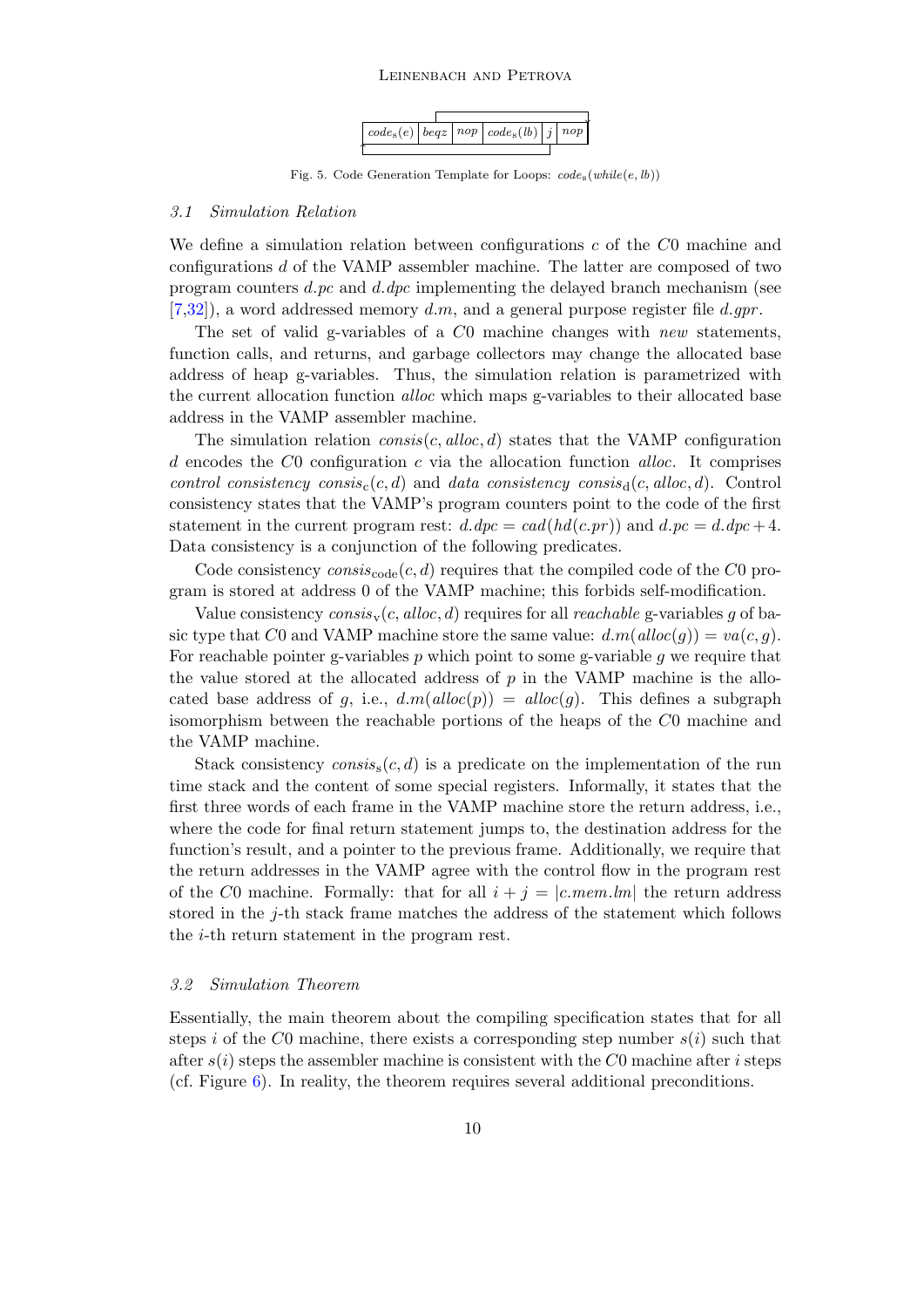

<span id="page-10-0"></span>Fig. 6. Small-step Compiler Simulation Theorem

**Theorem 3.1 (Simulation Theorem)** Let p be a C0 program,  $c^0$  the corresponding initial configuration of the C0 machine, and d some well-formed initial assembler configuration which contains the compiled code  $\zeta(p)$  at address 0. Then, it holds for all steps i of the C0 machine executing program p that there exists an assembler step number  $s(i)$  and an allocation function alloc<sup>i</sup> such that the C0 machine after i steps is consistent with the assembler machine after  $s(i)$  steps.

However, this is only true of the following requirements are fulfilled.<sup>[7](#page-10-1)</sup>

- The program p has to be translatable for our compiler:  $p \in xltb1_{\text{prog}}$ . Basically, this requires that the compiled code is not too big for the target machine, that jump distances fit into the immediate operands of the corresponding VAMP instructions, and that expression evaluation does not require too much registers to store intermediate results.
- We must not reach an error state up to step i of the C0 computation:  $c^i \neq \bot$ .
- There must not be a stack overflow up to step i of the C0 computation:  $\forall j$  <  $i : \neg \textit{ovfl}_{stack}(c^j)$ .

Formally, the theorem is stated as

$$
\forall i: p \in xltbl_{prog} \land c^i \neq \bot \land \forall j \leq i : \neg ovfl_{stack}(c^j)
$$
  

$$
\implies \exists s(i), \text{alloc}^i : \text{consis}(c^i, \text{alloc}^i, d^{s(i)}).
$$

**Proof.** We prove this theorem by induction on i. For the induction start  $i = 0$  we mainly have to show that the initialization part of  $code_s(p)$  works correctly. The induction step from i to  $i+1$  is proved by a case distinction over the first statement s in the program rest  $c^i$ .  $pr = s$ ; r. We cannot present all cases here but concentrate on one interesting detail of the proof which comes from the fact that we prove a small-step simulation theorem.

Assume, that the program rest of the next configuration  $c^{i+1}$  starts with some statement  $s'$ . For control consistency, we have to show that the program counters eventually point to  $cad(s')$ . For the three cases in which the program rest grows (cf. Section [2.1\)](#page-5-0), this proof is relatively easy because the correctness arguments are  $local$  regarding the statement  $s$  to be executed in step  $i$ . For return statements the proof follows immediately from stack consistency, which guarantees that the return addresses on the stack are correct.

For the remaining cases, s is completely consumed in the next step and we have  $s' = r$ . Thus, we have to show that we eventually reach the start of  $code_s(r)$  where  $r$ —the new head of the program rest—is by Theorem [2.1](#page-7-0) the successor statement

<span id="page-10-1"></span><sup>7</sup> Due to space restrictions we do not formally define the requirements in this paper. For details see [\[23\]](#page-16-3).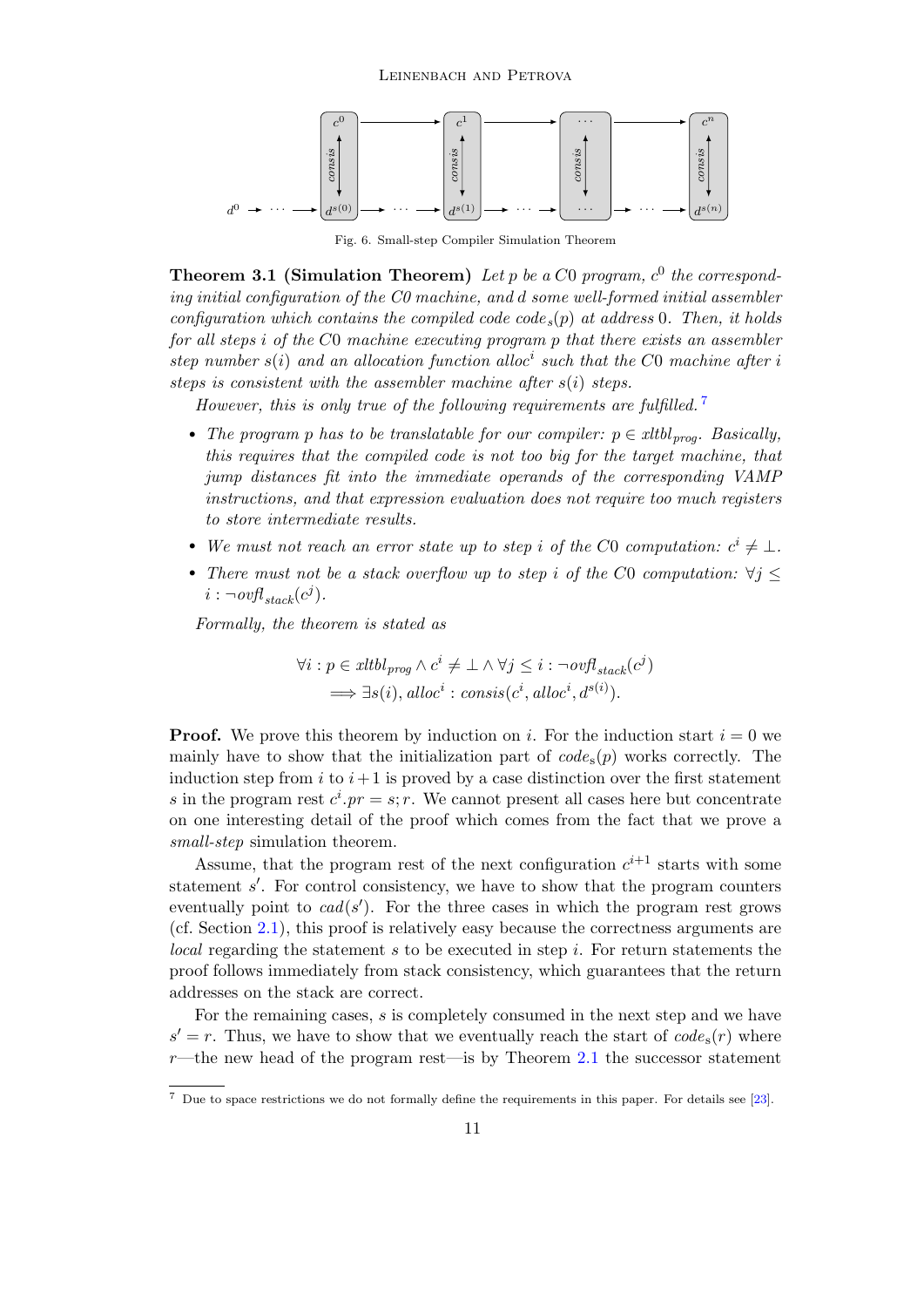of s. However, it is not guaranteed that  $code_s(r)$  directly follows  $code_s(s)$  in the compiled program; instead some *control code* might be placed between  $code_s(s)$  and  $code_s(r)$  (cf. Figure [7\)](#page-12-1).

For example, consider  $s$  being the last statement in the if-branch  $s_1$  of the conditional statement. There,  $code_s(s)$  is followed by a jump instruction which skips the else-branch  $s_2$  and this jump does not belong to  $code_s(s_1)$  although it is indispensable to ensure control consistency after execution of  $s<sub>1</sub>$ . In this case, the proof of control consistency is not local w.r.t. s but depends on the code for the conditional statement; even more, the jump instruction behind the code for the loop body also needs to be considered. However, in configuration  $c^i$  the conditional statement is no longer present in the program rest and we cannot easily argue about the correctness of the jump instruction. Instead we outsource the correctness proof of the control code into the following lemma.  $\Box$ 

The first requirement of the previous theorem, i.e., that the program is translatable, is formulated in the executable subset of Isabelle's specification language and can be easily checked once and for all for a given C0 program using Isabelle's ML code generator. The other two requirements argue about runtime properties of the program; in the Verisoft scenario, they follow from the functional correctness proof of the program to be compiled.

Lemma 3.2 (Control Code Correctness) Let the program counter of assembler configuration  $d^i$  point directly behind the last instruction of code<sub>s</sub>(s), where s is not a return statement. Then, it holds that after a certain number t of assembler steps we reach a configuration where the program counter points to the first instruction of the successor statement of s and the memory has not been changed.

$$
d^i \cdot dpc = ead(s) \wedge d^i \cdot pc = d^i \cdot dpc + 4
$$
  

$$
\implies \exists t : d^{i+t} \cdot dpc = cad(succ(s)) \wedge d^{i+t} \cdot pc = d^{i+t} \cdot dpc + 4 \wedge d^{i+t} \cdot mc = d^i \cdot m
$$

**Proof.** We prove this theorem by induction—following structurally the definition of  $succ(s)$ . If s is not the last statement in a loop body or in the branch of some conditional, then there is no control code behind  $code_s(s)$  and we are done.

If s is the last statement in the body of some loop  $while (e, lb)$ , we know from the definition of succ that while(e, lb) itself is the successor of s. By a proof, which is local w.r.t. the while loop, we can show that the distance of the jump instruction behind the loop body is correct and we finally have  $d^{i+t} \cdot dpc = cad(while(e, lb))$  =  $cad(succ(s)).$ 

The most complicated case is when  $s$  is the last statement in a branch of some conditional statement. First, we show—using a simple auxiliary lemma—that the control code behind the conditional branch correctly jumps behind the code of the conditional statement, i.e., that we reach  $cad(pa(s))$ . Then, we apply the induction hypothesis to show that we finally reach  $cad(succ(pa(s))) = cad(succ(s))$ .  $\Box$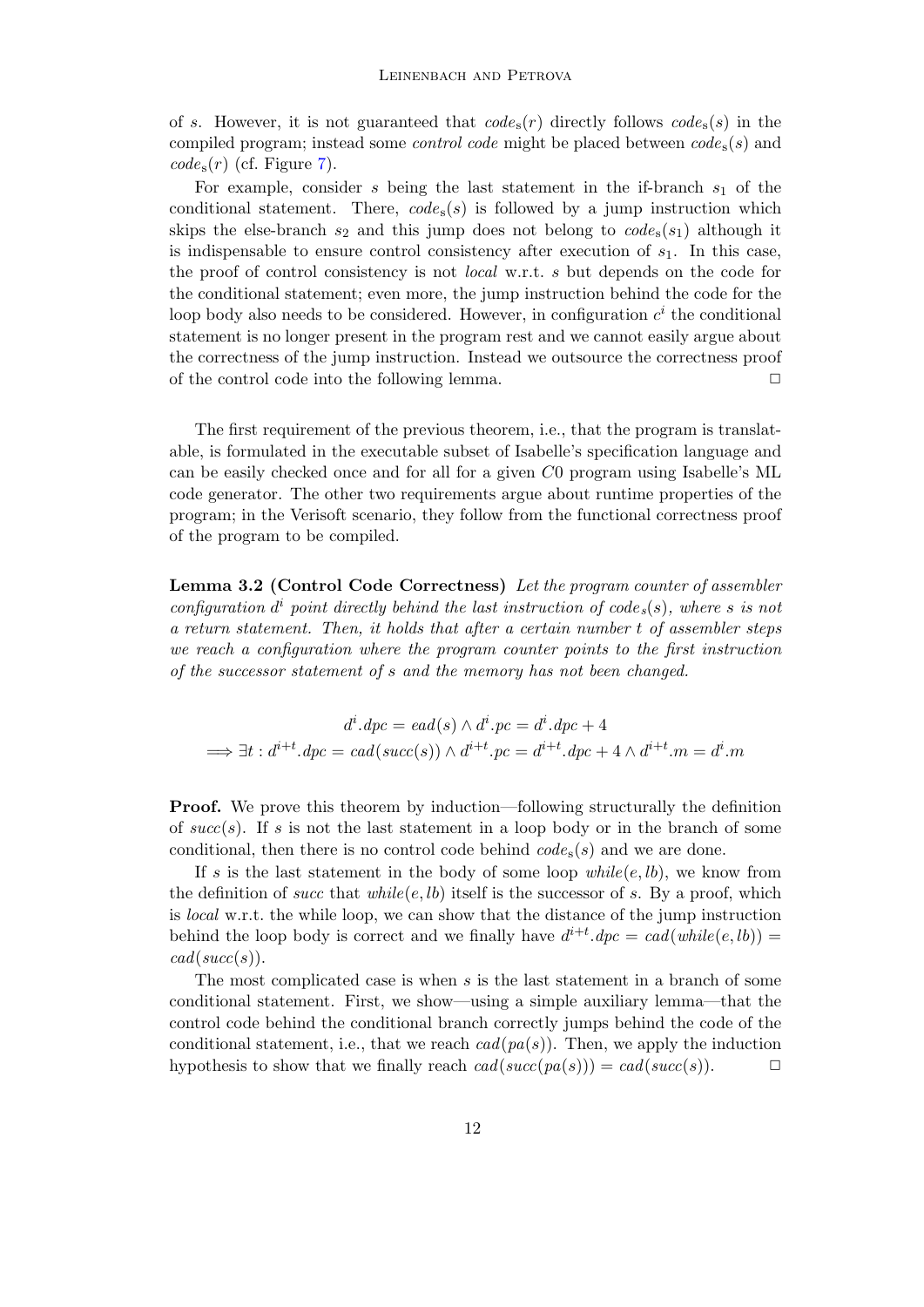#### Leinenbach and Petrova

<span id="page-12-1"></span>

<span id="page-12-2"></span>Fig. 8. Correctness of the Compiler Implementation

## <span id="page-12-0"></span>4 Implementation Correctness

For pervasive verification, it is not sufficient to have a verified compiling specification. Additionally, we need a verified compiler implementation in C0 which allows us (after boot strapping, cf. Section [4.4\)](#page-14-1) to execute a verified compiler binary on the target platform. In addition to Theorem [3.1,](#page-9-1) it suffices to show that the compiler implementation produces the same code as the compiling specification (cf. Figure [8\)](#page-12-2).

We have restricted the verification of the compiler implementation in Verisoft to the implementation of the code generation algorithm which consists of roughly 1.500 lines of C0 code in about 60 procedures. Due to limited project resources, parsing and I/O operations have not been verified. The verified compiler core is embedded into an unverified front-end written in  $C/C++$ , which parses a C0 input program, checks its syntactical correctness, and produces a syntax tree, which is then being fed into the compiler core. The verified core translates the C0 syntax tree into a list of VAMP assembler instructions, which is output by an unverified I/O routine.

The compiling specification works in one pass: offsets for relative jumps are determined on the fly via functions which compute solely the size of the generated code. In contrast, the compiler implementation in Section [4](#page-12-0) uses two-pass compilation. Jump distances for relative jumps are left out in the first pass and filled in with correct values in a second pass when the position of all jump destinations is known.

### 4.1 Verification Environment

The compiler implementation has been verified in the C0 verification environment [\[40\]](#page-16-5) which is based on a Hoare logic with an automatic verification condition generator (VCG) and allows to prove both partial and total correctness. The VCG automatically applies Hoare rules to a Hoare triple  $\{P\}c\{Q\}$  by computing the weakest precondition  $WP$  for c,  $Q$ , and user-provided invariants for loops. After the program c is completely eliminated, the goal  $P \longrightarrow \text{WP}$  is to be shown interactively in Isabelle.

The heap model features split heaps for every type (following ideas from [\[10\]](#page-15-18)),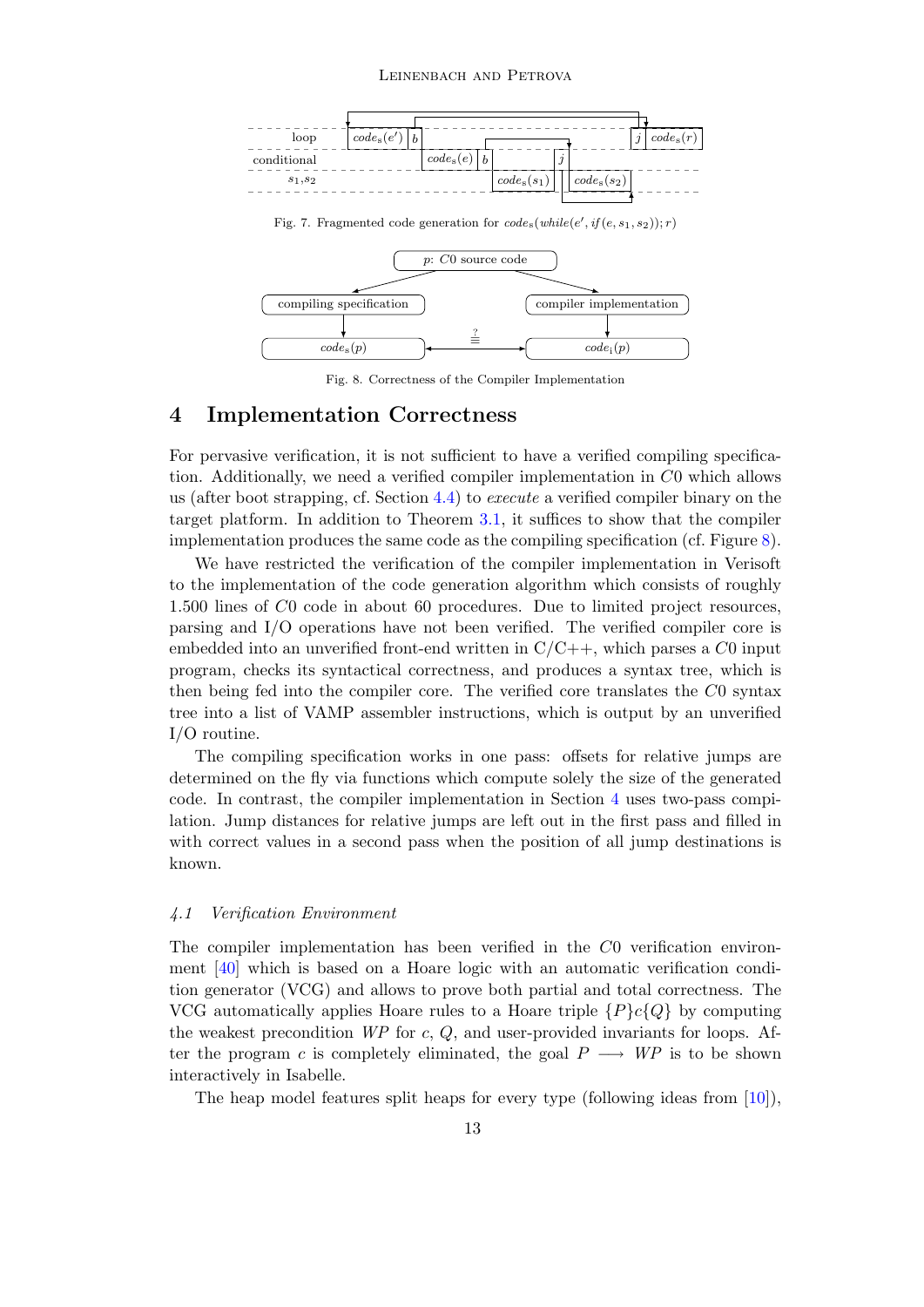which gives separation of heap structures of different types for free. Additionally, the verification environment embeds C0 expressions shallowly into HOL to increase productivity. Due to the shallow embedding, the range of elementary types is in contrast to the C0 small-step semantics—not bounded. Thus, expressions have to be annotated with so-called guards to allow the transfer of properties from the Hoare logic layer to the lower layers. Validity of such guards, which are generated automatically, implies the absence of run-time errors caused by over- or underflow.

## 4.2 Correctness Theorem

We formulate pre- and postconditions of the Hoare triples using so-called *abstrac*tion relations, which state the correspondence between the current state variables and abstract HOL types [\[28\]](#page-16-20). Abstraction relations have to be defined for all relevant data structures of the compiler implementation. Absence of pointers in the specification language results in very different representation of objects and, hence, makes abstraction relations and verification more complex.

As we do not prove the correctness of the front-end, we assume that the initial state  $\sigma$  of the compiler core contains a syntax tree of the input program and, analogously, the final state  $\tau$  encodes the compiled instruction sequence. Formally, this is stated by the two top-level abstraction relations  $C0_{\text{prog}}(\sigma, p)$  which states that  $\sigma$  encodes the C0 program p and  $ASM_{code}(\tau, l)$  which states that  $\tau$  encodes a list  $l$  of VAMP instructions. Using these abstraction relations we can formulate the top-level correctness theorem for the compiler implementation.

**Theorem 4.1** Let  $p$  be a  $C0$  program, cimpl the  $C0$  function which implements the code generation, and  $\sigma$  the initial state. Then, after executing cimpl, the final state  $\tau$  encodes exactly that list of VAMP instructions which is specified by the compiling specification via  $code_s(p)$ . Formally, this is stated by the following Hoare triple.

 ${CO_{prog}(\sigma, p)}$  Call cimpl();  ${ASM_{code}(\tau, code_s(p))}$ 

### 4.3 Verification Issues

We highlight some of the key verification issues for the compiler implementation (besides code size). One of these follows from the implementation and specification being written in an imperative and a functional programming language, respectively. Thus, the correct implementation of recursive functions by while loops is an issue. Additionally, the recursion directions often differ; for example, in the implementation lists are traversed from head to tail and the specification exploits natural recursion with the last list element as induction base. Another example is the code generation for complex literals, where mutually recursive functions in the specification are implemented by a combination of recursive functions and loops.

In some cases, a single function in the specification is implemented by a combination of several C0 functions. One interesting example is the equivalence of the two-pass translation in the compiler implementation with the single-pass recursive function in the specification. Such cases require the introduction of additional intermediate states and predicates which allow to connect the different implementation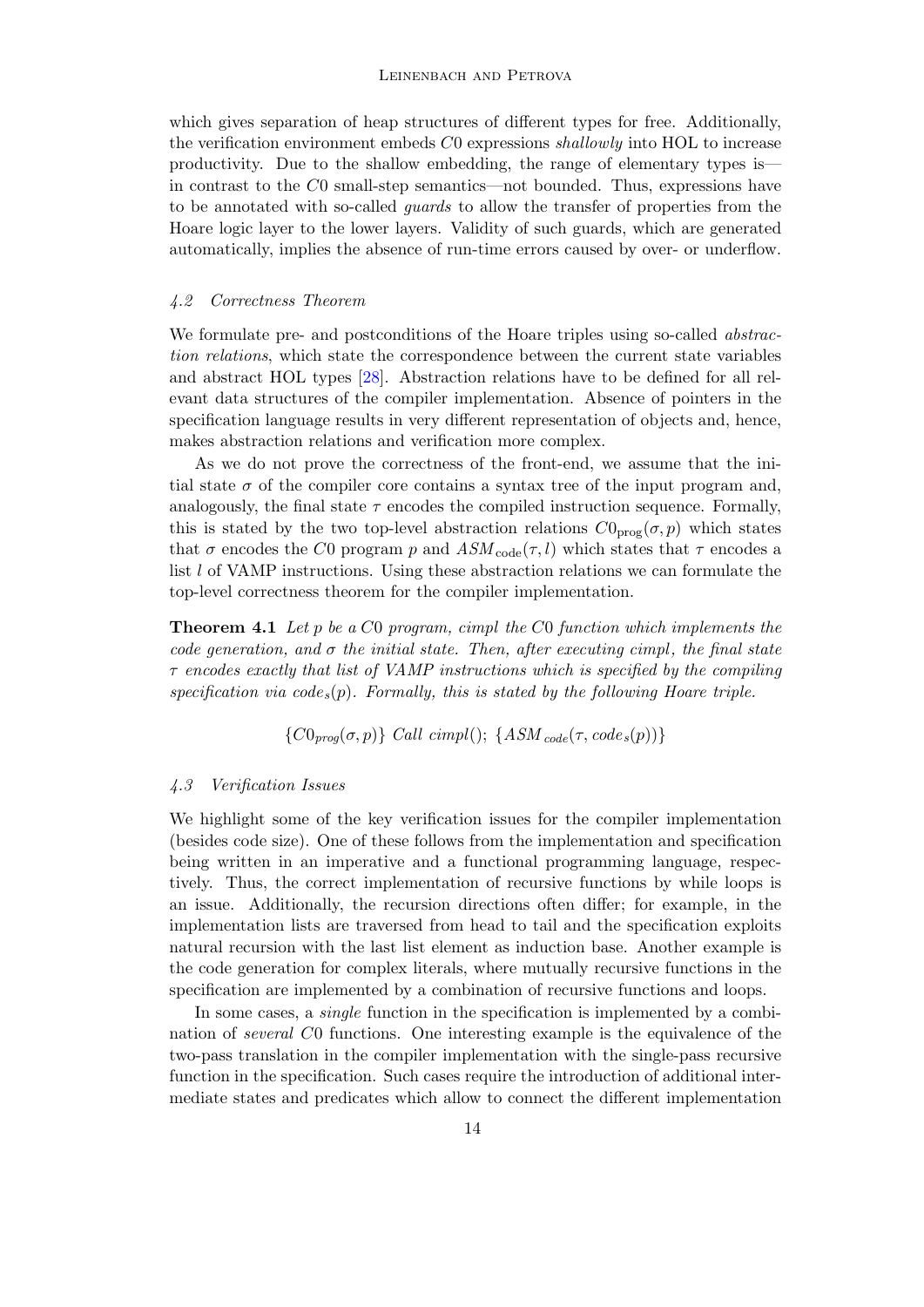functions until we can finally prove their equivalence with the single specification function.

## <span id="page-14-1"></span>4.4 Boot Strapping

To solve the bootstrap problem  $[16]$ , i.e., to obtain a trustworthy binary of the  $C0$  compiler, it is not sufficient to verify the code generation algorithm or the  $C0$ implementation of the compiler. In Verisoft, we follow two different ways how to get a trustworthy executable from the compiler implementation. First, B. Finkbeiner's group is currently applying translation validation techniques [\[39\]](#page-16-21) to show that a binary compiler which has been generated by an untrusted bootstrap compiler is a correct translation of the compiler implementation from Section [4.](#page-12-0) Second, we have used Isabelle's built-in ML code generation feature [\[3,](#page-15-19)[4\]](#page-15-20) to compile the (verified parts of the) implementation from Section [4](#page-12-0) using the functional compiling specification from Section [3](#page-8-0) (see also  $[42]$ ).

Of course, both approaches extend the trusted code base: the first by the translation validation tool, the second by Isabelle's code generation module. However, we can simply apply both methods and compare the resulting binaries. The probability that both produce the same error is negligible.

## <span id="page-14-0"></span>5 Conclusion and Future Work

We have sketched in this paper the correctness proof of a simple, non-optimizing  $C0$ compiler. The correctness proof has been formalized in the theorem prover Isabelle / HOL and is split into a simulation theorem for the compiling specification and a proof for the total correctness (including termination and validity of guards) of the compiler implementation consisting of 1.500 lines of  $C0$  code.<sup>[8](#page-14-2)</sup> The formal proofs and definitions consist of roughly 85.000 lines of Isabelle code. This number covers the C0 small-step semantics (15.000 lines, including type correctness proofs and Theorem [2.1\)](#page-7-0), the correctness proof for the compiler implementation (40.000 lines), and the simulation proof for the compiling specification (30.000 lines).

The compiler has been verified in the context of pervasive system verification in Verisoft. We had to deal with resource limitations on the target machine (e.g., restricted memory size) and other additional requirements; especially arguments about small-steps semantics have become mandatory. Thus, the top-level correctness theorem had to be extended with additional requirements on the C0 computations (e.g., limits on recursion depth), which guarantee that properties proved at the source language layer also hold for the compiled code.

We have also presented a solution to the boot strap problem. The compiling specification is in the executable subset of Isabelle's specification language. Thus, a trustworthy compiler binary can be generated by executing the specification.

The C0 implementation of a copying garbage collector has already been verified in Verisoft. However, the integration of this result into the compiler simulation theorem remains as future work.

<span id="page-14-2"></span><sup>8</sup> The formal proofs for the work presented in this paper can be downloaded from the Verisoft repository at <http://www.verisoft.de/VerisoftRepository.html>.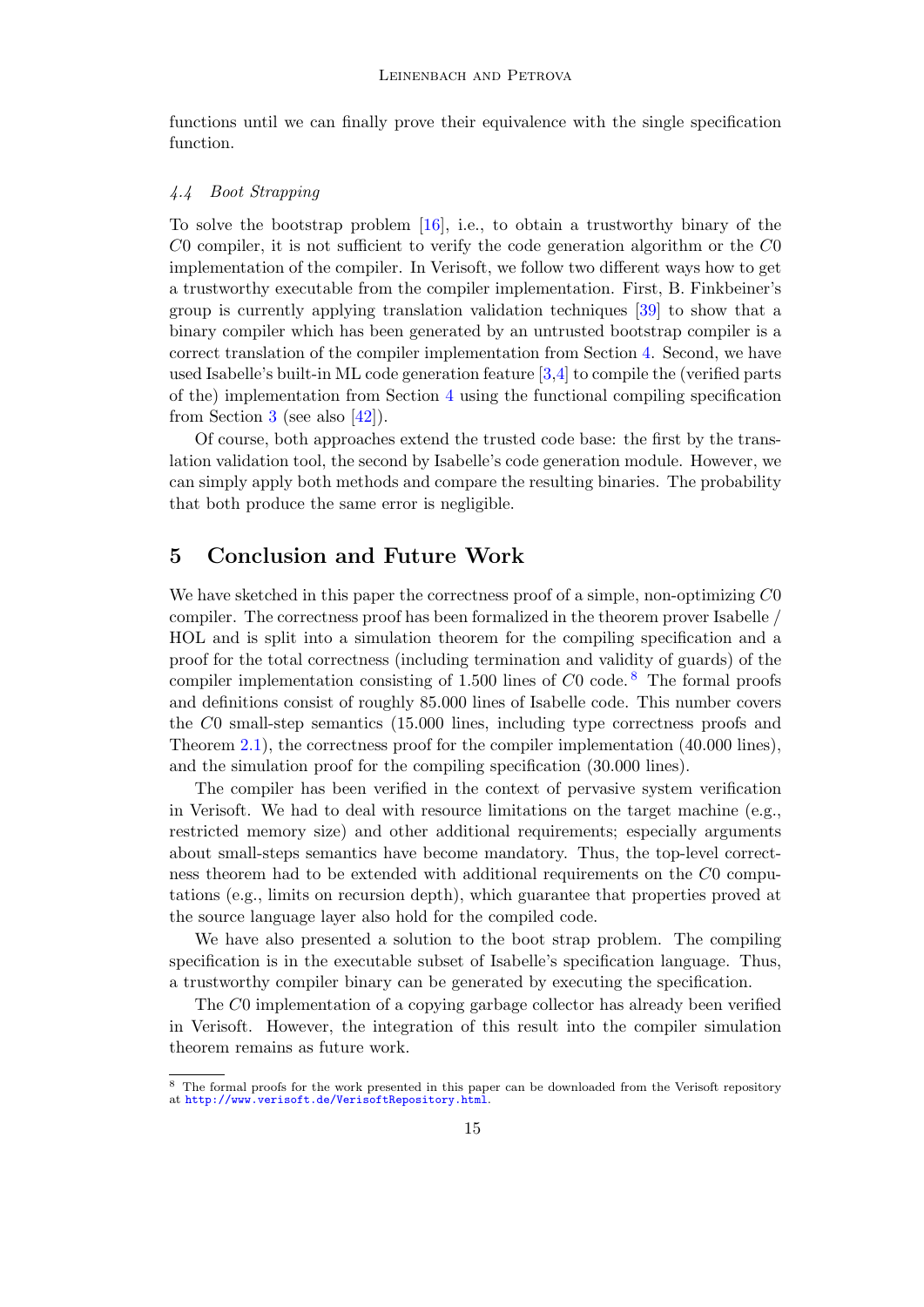## References

- <span id="page-15-2"></span>[1] Alkassar, E., M. Hillebrand, S. Knapp, R. Rusev and S. Tverdyshev, Formal device and programming model for a serial interface, in: B. Beckert, editor, *Proceedings, 4th International Verification Workshop* (VERIFY), Br
- <span id="page-15-10"></span>[2] Alkassar, E., A. Starostin and N. Schirmer, Formal pervasive verification of a paging mechanism, in: Fourteenth International Conference on Tools and Algorithms for the Construction and Analysis of Systems (TACAS 2008), to appear, 2008.
- <span id="page-15-19"></span>[3] Berghofer, S., "Proofs, Programs and Executable Specifications in Higher Order Logic," Ph.D. thesis, Technical University of Munich (2003).
- <span id="page-15-20"></span>[4] Berghofer, S. and T. Nipkow, Executing higher order logic, in: TYPES '00: Selected papers from the International Workshop on Types for Proofs and Programs, Lecture Notes in Computer Science (LNCS) 2277 (2002), pp. 24–40.
- <span id="page-15-5"></span>[5] Beuster, G., N. Henrich and M. Wagner, Real world verification – experiences from the verisoft email client, in: G. Sutcliffe, R. Schmidt and S. Schulz, editors, Proceedings of the FLoC'06 Workshop on Empirically Successful Computerized Reasoning, 2006.
- <span id="page-15-12"></span>[6] Bevier, W. R., W. A. Hunt, Jr., J S. Moore and W. D. Young, An approach to systems verification, Journal of Automated Reasoning (JAR) 5 (1989), pp. 411–428.
- <span id="page-15-0"></span>[7] Beyer, S., C. Jacobi, D. Kroening, D. Leinenbach and W. Paul, Putting it all together: Formal verification of the VAMP, International Journal on Software Tools for Technology Transfer 8 (2006), pp. 411–430.
- <span id="page-15-7"></span>[8] Blazy, S., Z. Dargaye and X. Leroy, Formal verification of a C compiler front-end, in: J. Misra, T. Nipkow and E. Sekerinski, editors, FM 2006: 14th International Symposium on Formal Methods, LNCS 4085 (2006), pp. 460–
- <span id="page-15-11"></span>[9] Blech, J. O. and S. Glesner, A formal correctness proof for code generation from SSA form in Isabelle , HOL., in: P. Dadam and M. Reichert, editors, GI Jahrestagung (2), Lecture Notes in Informatics 51 (2004), pp. 449–458.
- <span id="page-15-18"></span>[10] Burstall, R., Some techniques for proving correctness of programs which alter data structures, in: B. Meltzer and D. Michie, editors, Machine Intelligence 7 (1972), pp. 23–50.
- <span id="page-15-13"></span>[11] Chirica, L. M. and D. F. Martin, Toward compiler implementation correctness proofs, ACM Transactions on Programming Languages and Systems 8 (1986), pp. 185–214.
- <span id="page-15-1"></span>[12] Dalinger, I., "Formal Verification of a Processor with Memory Management Units," Ph.D. thesis, Saarland University, Computer Science Department (2006).
- <span id="page-15-6"></span>[13] Dave, M. A., Compiler verification: A bibliography, Association for Computing Machinery (ACM) SIGSOFT Software Engineering Notes 28 (2003).
- <span id="page-15-8"></span>[14] Dold, A. and V. Vialard, A mechanically verified compiling specification for a Lisp compiler, in:<br>R. Hariharan, M. Mukund and V. Vinay, editors, Foundations of Software Technology and Theoretical<br>Computer Sience, LNCS
- <span id="page-15-4"></span>[15] Gargano, M., M. Hillebrand, D. Leinenbach and W. Paul, *On the correctness of operating system* kernels, in: J. Hurd and T. F. Melham, editors, 18th International Conference on Theorem Proving in Higher Order Logics (
- <span id="page-15-9"></span>[16] Goerigk, W. and U. Hoffmann, *Rigorous compiler implementation correctness: How to prove the real* thing correct, in: D. Hutter, W. Stephan, P. Traverso and M. Ullmann, editors, *Applied Formal Methods* – *FM-Trends 9*
- <span id="page-15-15"></span>[17] Gurevich, Y. and J. K. Huggins, *The semantics of the C programming language*, in: E. Börger, G. Jäger, H. K. Büning, S. Martini and M. M. Richter, editors, *CSL '92: Selected Papers from the Workshop on Computer Scie*
- <span id="page-15-3"></span>[18] Hillebrand, M., T. In der Rieden and W. Paul, Dealing with I/O devices in the context of pervasive system verification, in: ICCD '05 (2005), pp. 309–316.
- <span id="page-15-17"></span>[19] In der Rieden, T. and A. Tsyban, CVM - a verified framework for microkernel programmers, in: 3rd intl Workshop on Systems Software Verification (SSV08) (2008).
- <span id="page-15-16"></span>[20] "ISO 9899:1999: Programming languages – C," International Standardization Organization, 1999.
- <span id="page-15-14"></span>[21] Joyce, J. J., Totally verified systems: Linking verified software to verified hardware., in: M. Leeser and G. Brown, editors, Hardware Specification, Verification and Synthesis, LNCS 408 (1989), pp. 177–201.